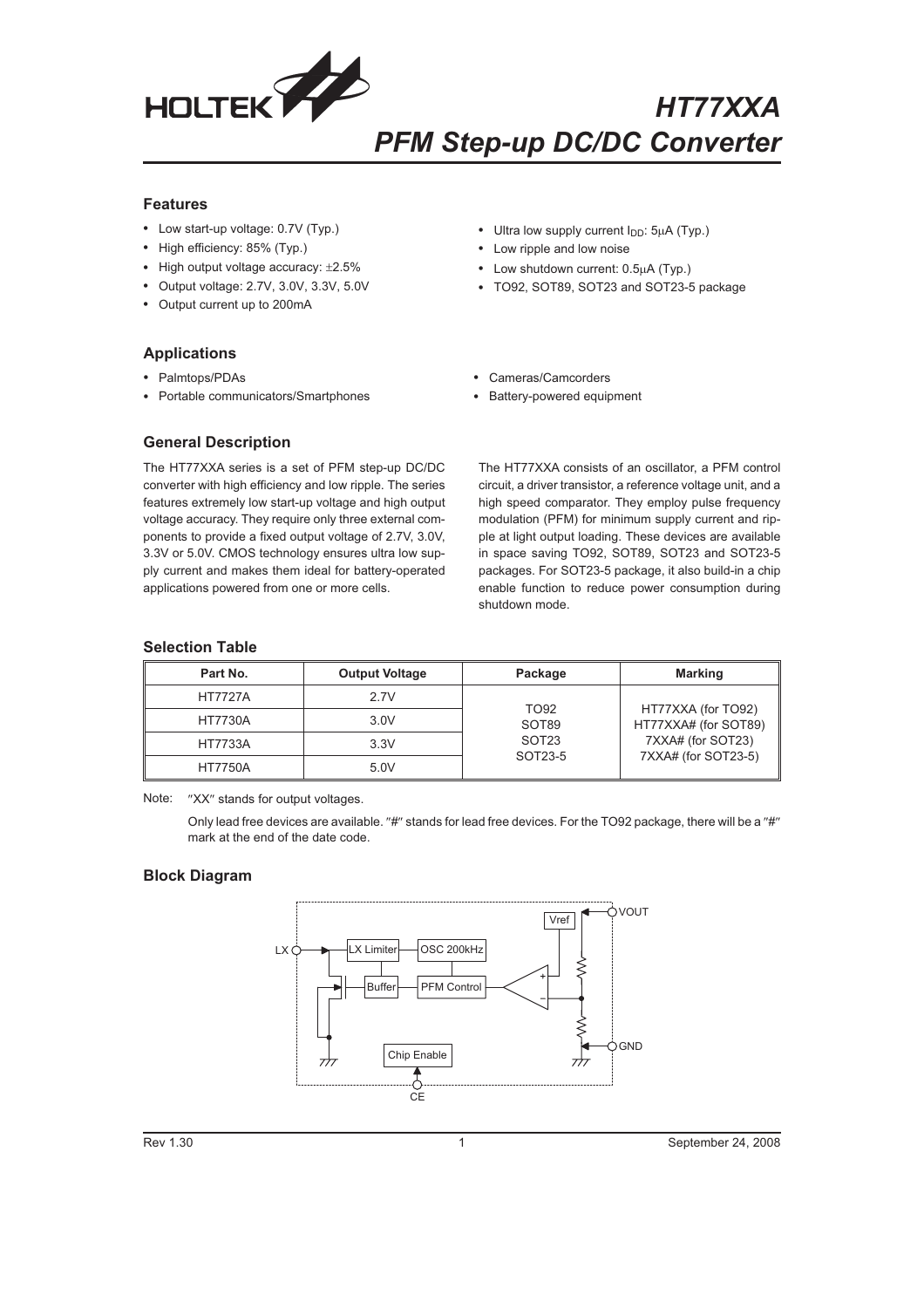

## **Pin Assignment**



# **Pin Description**

| Pin No.       |       | <b>Pin Name</b> | <b>Description</b> |                |                                       |
|---------------|-------|-----------------|--------------------|----------------|---------------------------------------|
| <b>TO92</b>   | SOT89 | <b>SOT23</b>    | <b>SOT23-5</b>     |                |                                       |
|               |       |                 |                    | CE.            | Chip enable pin, high active          |
| $\mathcal{P}$ | 2     | 3               | 2                  | <b>VOUT</b>    | DC/DC converter output monitoring pin |
|               |       |                 | 3                  | N <sub>C</sub> | No connection                         |
|               |       |                 |                    | <b>GND</b>     | Ground pin                            |
| 3             |       |                 | 5                  | <b>LX</b>      | Switching pin                         |

# **Absolute Maximum Ratings**

Note: These are stress ratings only. Stresses exceeding the range specified under "Absolute Maximum Ratings" may cause substantial damage to the device. Functional operation of this device at other conditions beyond those listed in the specification is not implied and prolonged exposure to extreme conditions may affect device reliability.

## **Thermal Information**

| Symbol | Parameter                                                                                                           | Package           | Max. | Unit               |
|--------|---------------------------------------------------------------------------------------------------------------------|-------------------|------|--------------------|
|        |                                                                                                                     | SOT89             | 300  | $\degree$ C/W      |
|        | <b>Thermal Resistance</b><br>(Junction to Ambient)<br>$\theta_{JA}$<br>(Assume no ambient airflow,<br>no heat sink) | TO92              | 300  | $\degree$ C/W      |
|        |                                                                                                                     | SOT <sub>23</sub> | 330  | $\degree$ C/W      |
|        |                                                                                                                     | SOT23-5           | 320  | $\rm ^{\circ}$ C/W |
|        | $P_D$<br>Power Dissipation                                                                                          | SOT89             | 0.33 | W                  |
|        |                                                                                                                     | TO92              | 0.33 | W                  |
|        |                                                                                                                     | SOT <sub>23</sub> | 0.3  | W                  |
|        |                                                                                                                     | SOT23-5           | 0.31 | W                  |

Note:  $P_D$  is measured at Ta= 25°C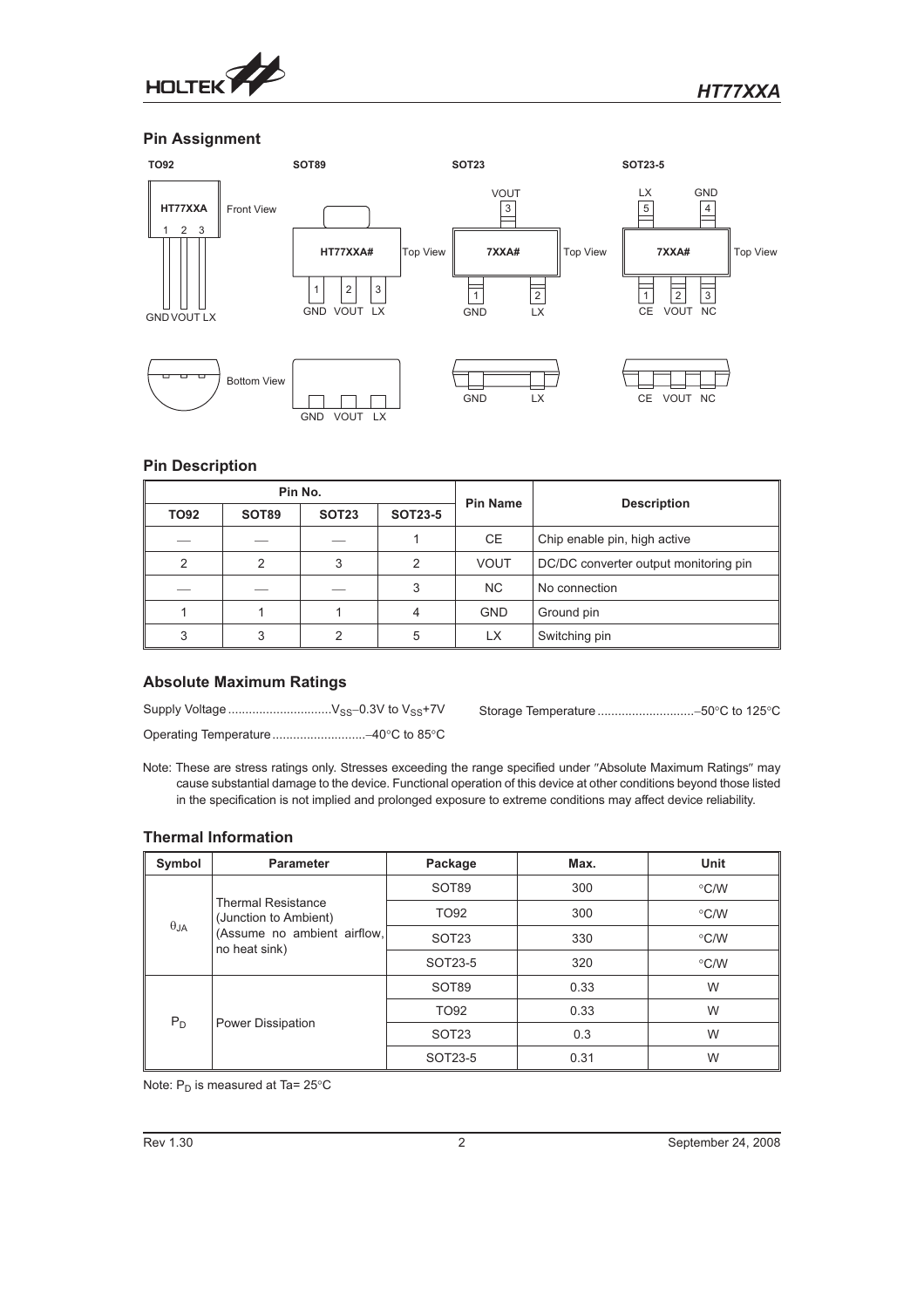

Electrical Characteristics  $V_{IN}=V_{OUT}\times 0.6$ ; I<sub>OUT</sub>=10mA; Ta=25°C (Unless otherwise specified)

| Symbol                   | <b>Parameter</b>                         | <b>Test Conditions</b>                                         | Min.   | Typ. | Max.         | <b>Unit</b>   |
|--------------------------|------------------------------------------|----------------------------------------------------------------|--------|------|--------------|---------------|
| $V_{IN}$                 | Input Voltage                            |                                                                |        |      | 6            | $\vee$        |
| V <sub>OUT</sub>         | Output Voltage Tolerance                 |                                                                | $-2.5$ |      | 2.5          | $\frac{0}{0}$ |
| <b>V<sub>START</sub></b> | Start-up Voltage (Fig. 1)                | $V_{IN}: 0 \rightarrow 2V$ ; $I_{OUT} = 1mA$                   |        | 0.7  | 0.9          | $\vee$        |
| V <sub>HOLD</sub>        | Minimum Hold-on Voltage (Fig. 1)         | $V_{IN}: 2 \rightarrow 0V$ ; $I_{OUT} = 1mA$                   |        |      | 0.7          | $\vee$        |
| $I_{IN}$                 | No-load Input Current (Fig. 1)           | $I_{\text{OUT}} = 0 \text{mA}$                                 |        | 13   | 26           | μA            |
| l <sub>DD</sub>          | Supply Current (Fig. 2)                  | $V_S = V_{OUT} + 0.5V$<br>Measured at V <sub>OUT</sub> pin     |        | 5    | 10           | μA            |
| <b>I</b> SHDN            | <b>Shutdown Current</b>                  | CE=GND                                                         |        | 0.5  | $\mathbf{1}$ | μA            |
| V <sub>IH</sub>          | <b>CE High Threshold</b>                 |                                                                | 2      |      |              | $\vee$        |
| $V_{IL}$                 | <b>CE Low Threshold</b>                  |                                                                |        |      | 0.4          | $\vee$        |
| <b>I</b> LEAK            | LX Leakage Current (Fig. 3)              | $V_S = V_{OUT} + 0.5V$ , $V_X = 6V$<br>Measured at the LX pin  |        |      | 0.9          | μA            |
| $f_{\rm OSC}$            | Maximum Oscillator Frequency<br>(Fig. 3) | $V_S = V_{OUT} \times 0.95$ , $V_X = 6V$<br>Measured at LX pin |        | 200  |              | <b>kHz</b>    |
| $D_{\text{OSC}}$         | Oscillator Duty Cycle (Fig. 3)           | $V_S = V_{OUT} \times 0.95$ , $V_X = 6V$<br>Measured at LX pin | 65     | 75   | 85           | $\frac{0}{0}$ |
| $\eta$                   | Efficiency                               |                                                                |        | 85   |              | $\%$          |

Note: Absolute maximum ratings indicate limits beyond which damage to the device may occur. Operating Ratings indicate conditions for which the device is intended to be functional, but do not guarantee specific performance limits. The guaranteed specifications apply only for the test conditions listed.

# **Test Circuit**

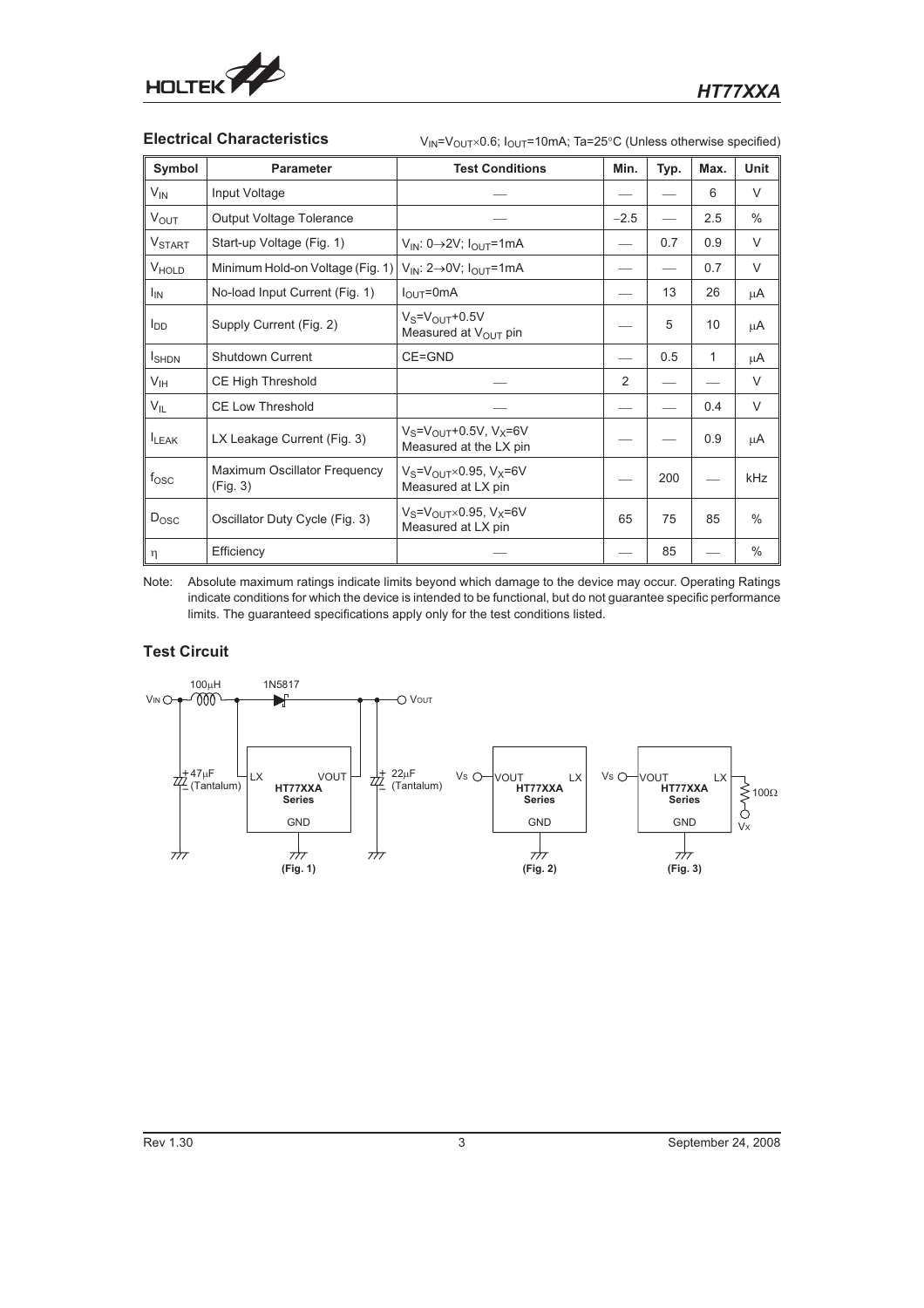

## **Typical Performance Characteristics**



**HT7727A Output Voltage v.s Output Current**

**(CIN=47F-Tantalum, L=47H, COUT=22F-Tantalum)**



**HT7727A Ripple Voltage v.s Output Current**

**(CIN=47F-Tantalum, L=47H, COUT=22F-Tantalum)**



**(CIN=47F-Tantalum, L=47H, COUT=22F-Tantalum)**



**HT7727A Efficiency v.s Output Current**

**(CIN=47F-Tantalum, L=47H, COUT=22F-Tantalum)**



**HT7727A Ripple Voltage v.s Output Current**

**(CIN=47F-Tantalum, L=100H, COUT=22F-Tantalum)**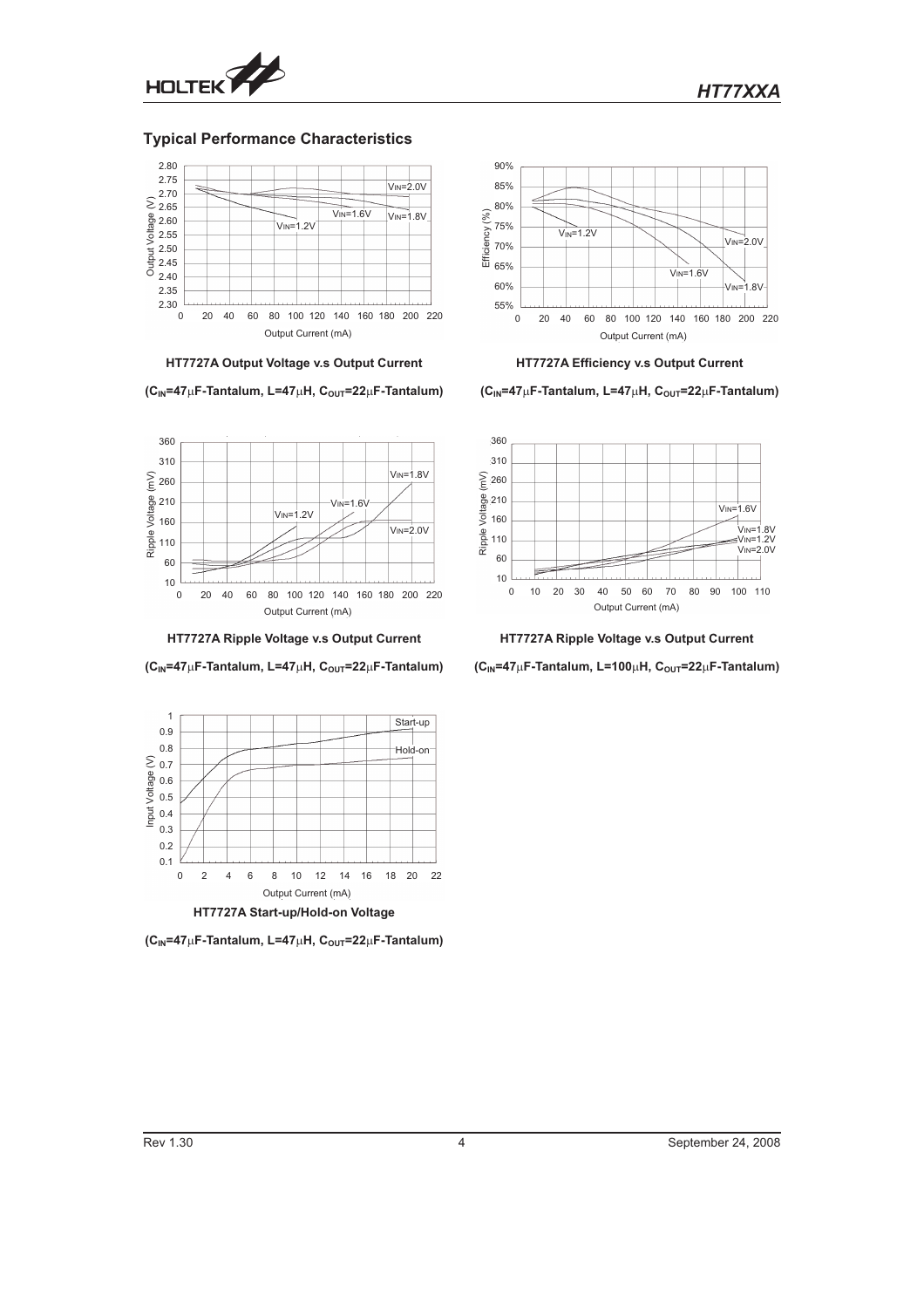

*HT77XXA*





**(CIN=47F-Tantalum, L=47H, COUT=22F-Tantalum)**



**HT7730A Efficiency v.s Output Current**

**(CIN=47F-Tantalum, L=47H, COUT=22F-Tantalum)**



**HT7730A Ripple Voltage v.s Output Current**

**(CIN=47F-Tantalum, L=100H, COUT=22F-Tantalum)**



**HT7730A Ripple Voltage v.s Output Current**

**(C<sub>IN</sub>=47**μF-Tantalum, L=47μH, C<sub>OUT</sub>=22μF-Tantalum)



 $(C<sub>IN</sub>=47<sub>µ</sub>F-Tantalum, L=47<sub>µ</sub>H, C<sub>OUT</sub>=22<sub>µ</sub>F-Tantalum)$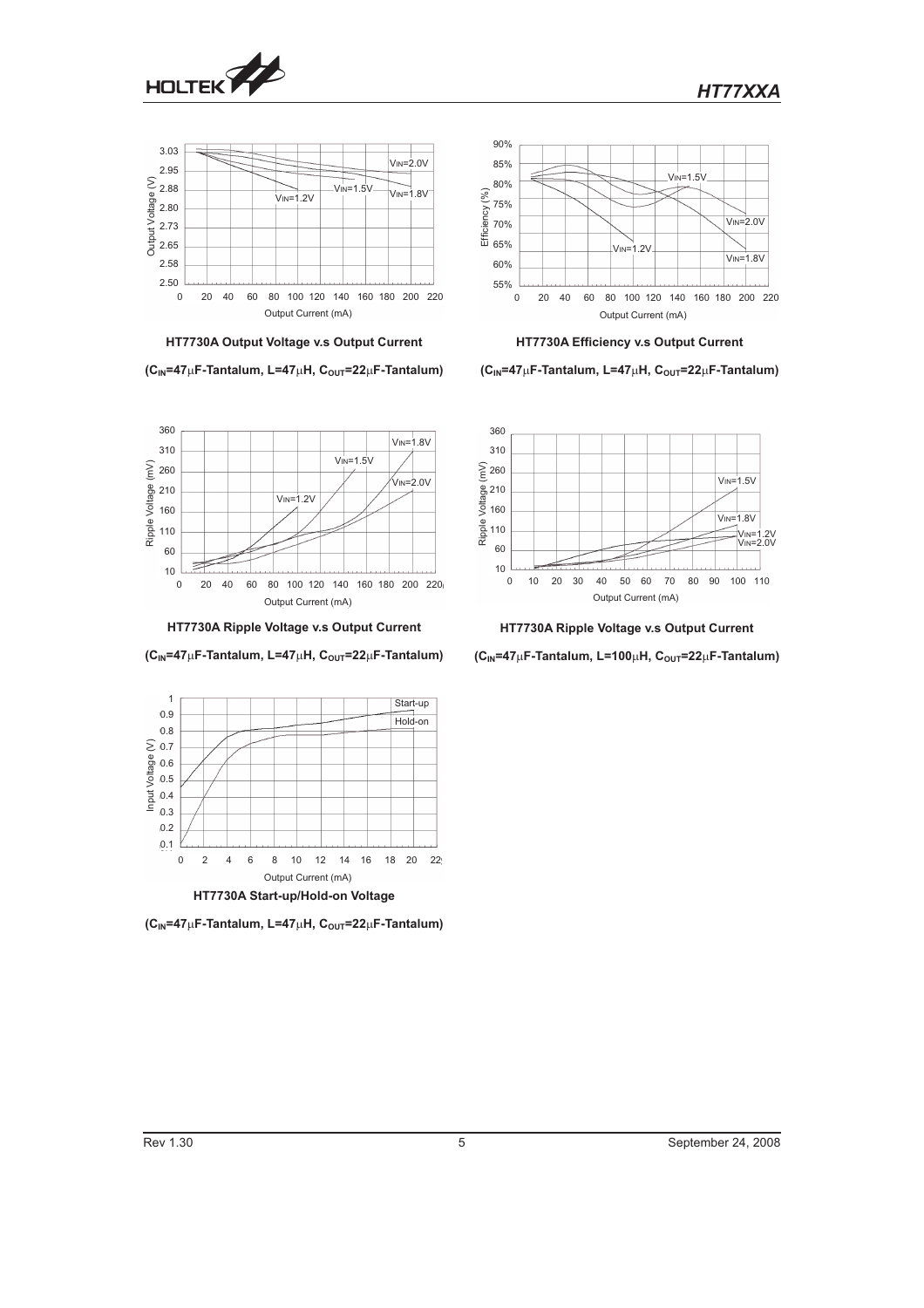

360



**HT7733A Output Voltage v.s Output Current**

**(CIN=47F-Tantalum, L=47H, COUT=22F-Tantalum)**



**HT7733A Efficiency v.s Output Current**

**(CIN=47F-Tantalum, L=47H, COUT=22F-Tantalum)**



**HT7733A Ripple Voltage v.s Output Current**

**(CIN=47F-Tantalum, L=100H, COUT=22F-Tantalum)**



**(C<sub>IN</sub>=47**μF-Tantalum, L=47μH, C<sub>OUT</sub>=22μF-Tantalum)



 $(C<sub>IN</sub>=47<sub>µ</sub>F-Tantalum, L=47<sub>µ</sub>H, C<sub>OUT</sub>=22<sub>µ</sub>F-Tantalum)$ 

*HT77XXA*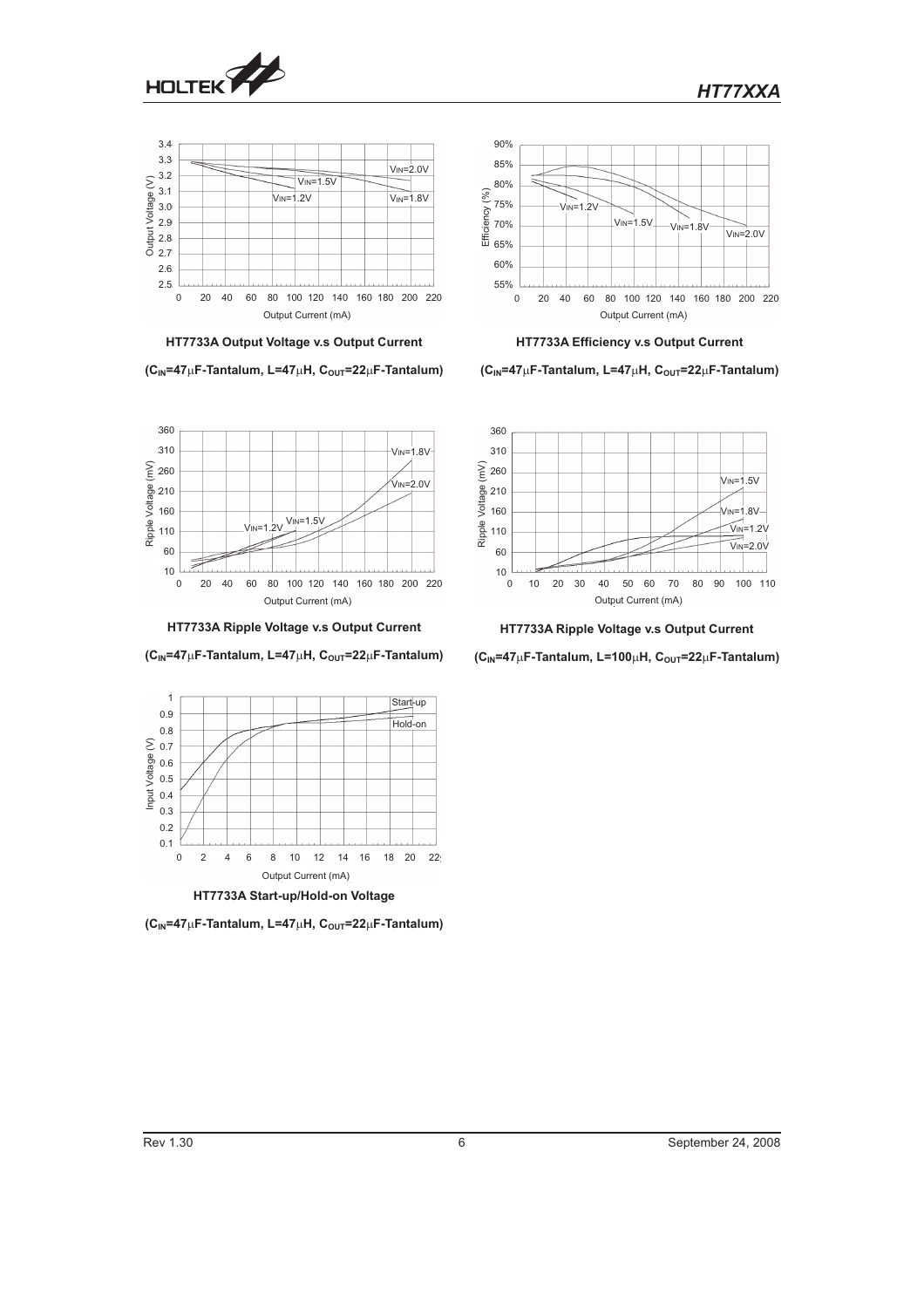

360



**HT7750A Output Voltage v.s Output Current**

**(CIN=47F-Tantalum, L=47H, COUT=22F-Tantalum)**



**HT7750A Efficiency v.s Output Current**

**(CIN=47F-Tantalum, L=47H, COUT=22F-Tantalum)**



**HT7750A Ripple Voltage v.s Output Current**

**(CIN=47F-Tantalum, L=100H, COUT=22F-Tantalum)**





 $(C<sub>IN</sub>=47<sub>µ</sub>F-Tantalum, L=47<sub>µ</sub>H, C<sub>OUT</sub>=22<sub>µ</sub>F-Tantalum)$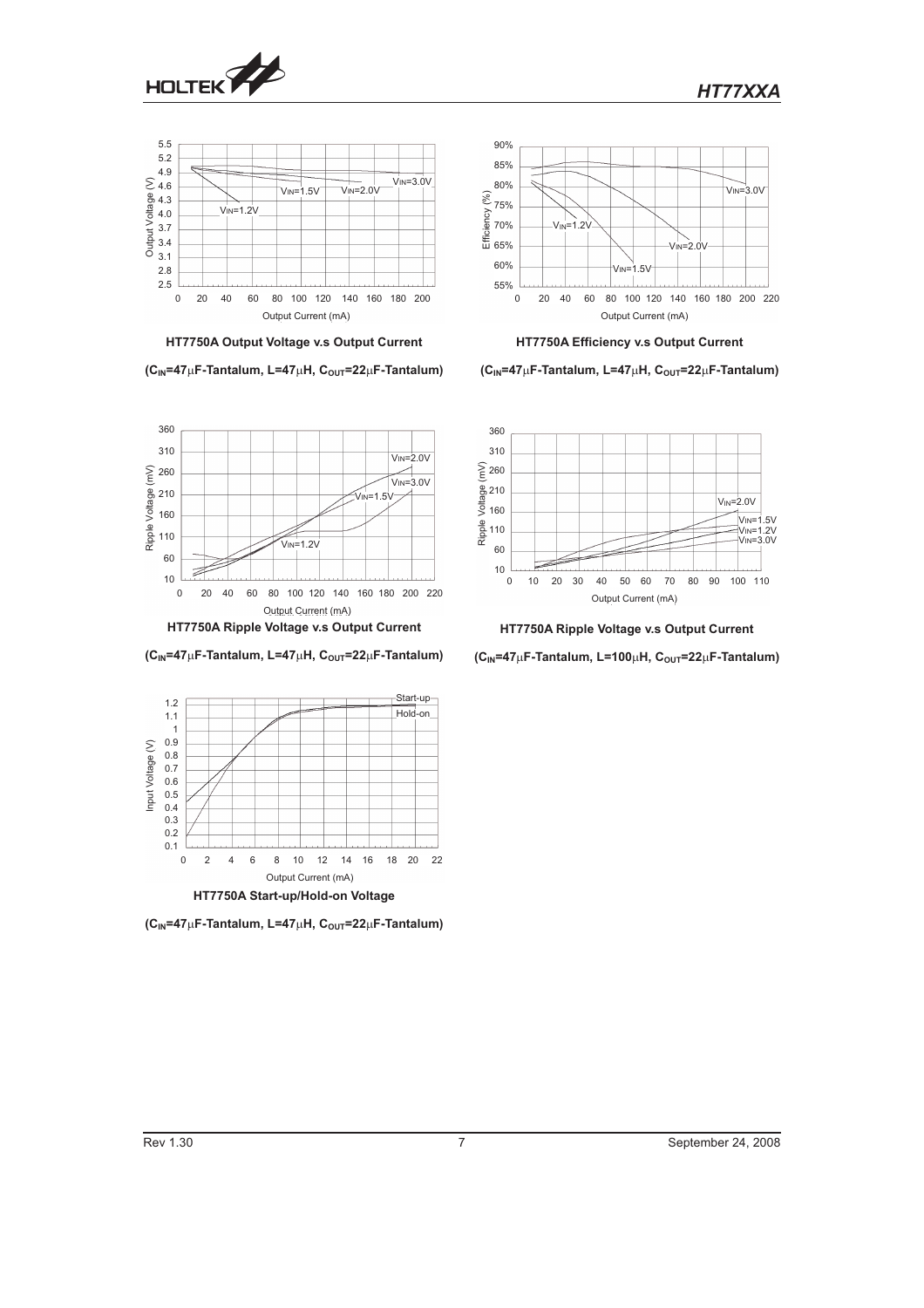

# **Application Circuits**

# **Without CE Pin**



#### **With CE Pin**





Note: For the SOT23-5 package, when CE is pulled low, the internal blocks of the device, such as the reference band gap, gain block, and all feedback and control circuitry will be switched off. The boost converter's output,  $V_{\text{OUT}}$ , will be at a value one Schottky diode voltage drop below the input voltage and the LX pin remains in a high impedance condition. The output capacitor and load at  $V_{\text{OUT}}$  determine the rate at which  $V_{\text{OUT}}$  decays.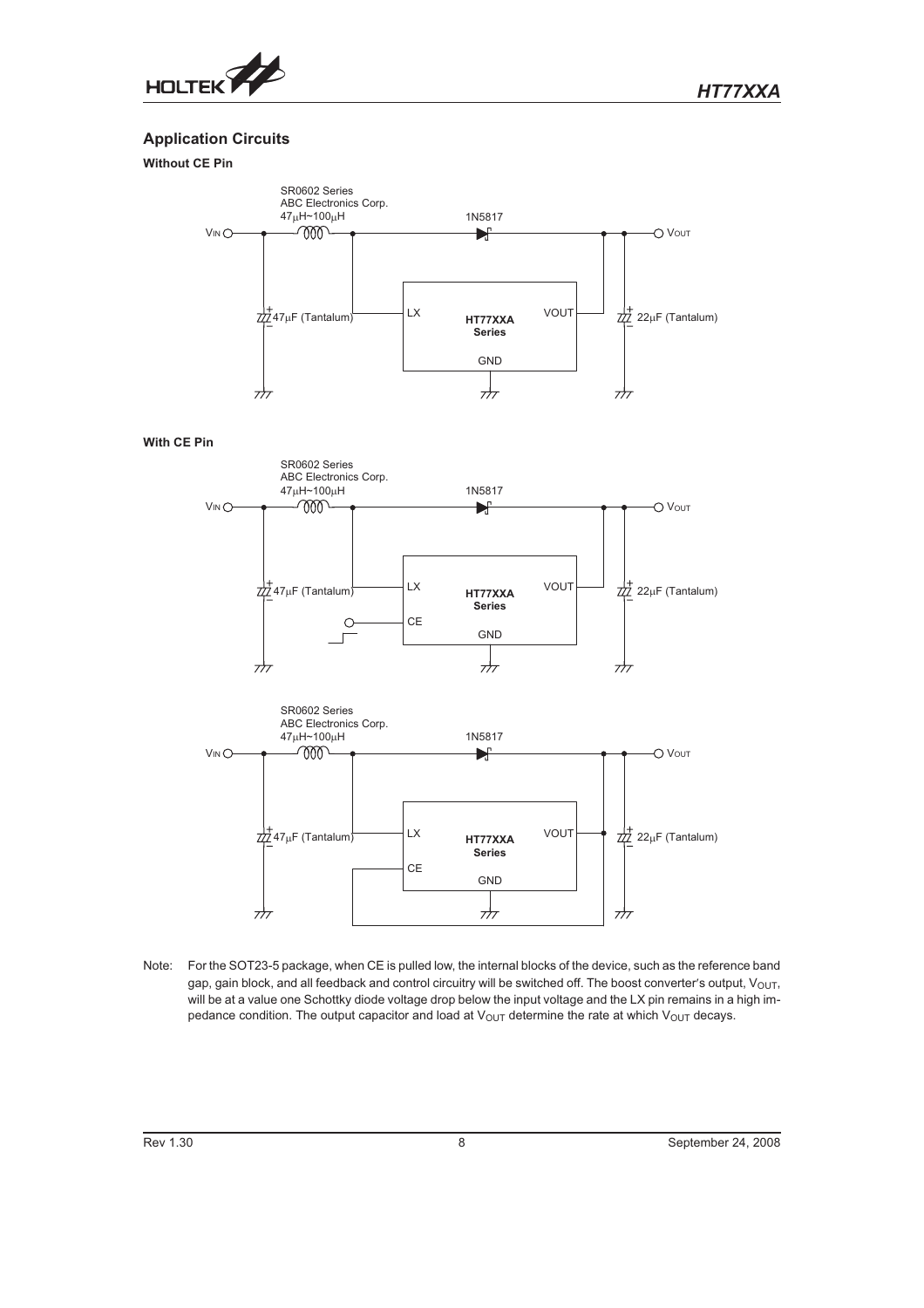

# **Package Information**

**3-pin TO92 Outline Dimensions**



|          | Dimensions in mil |      |             |  |
|----------|-------------------|------|-------------|--|
| Symbol   | Min.              | Nom. | Max.        |  |
| A        | 170               |      | 200         |  |
| B        | 170               |      | 200         |  |
| C        | 500               |      |             |  |
| D        | 11                |      | 20          |  |
| E        | 90                |      | 110         |  |
| F        | 45                |      | 55          |  |
| G        | 45                |      | 65          |  |
| H        | 130               |      | 160         |  |
|          | 8                 |      | 18          |  |
| $\alpha$ | $4^{\circ}$       |      | $6^{\circ}$ |  |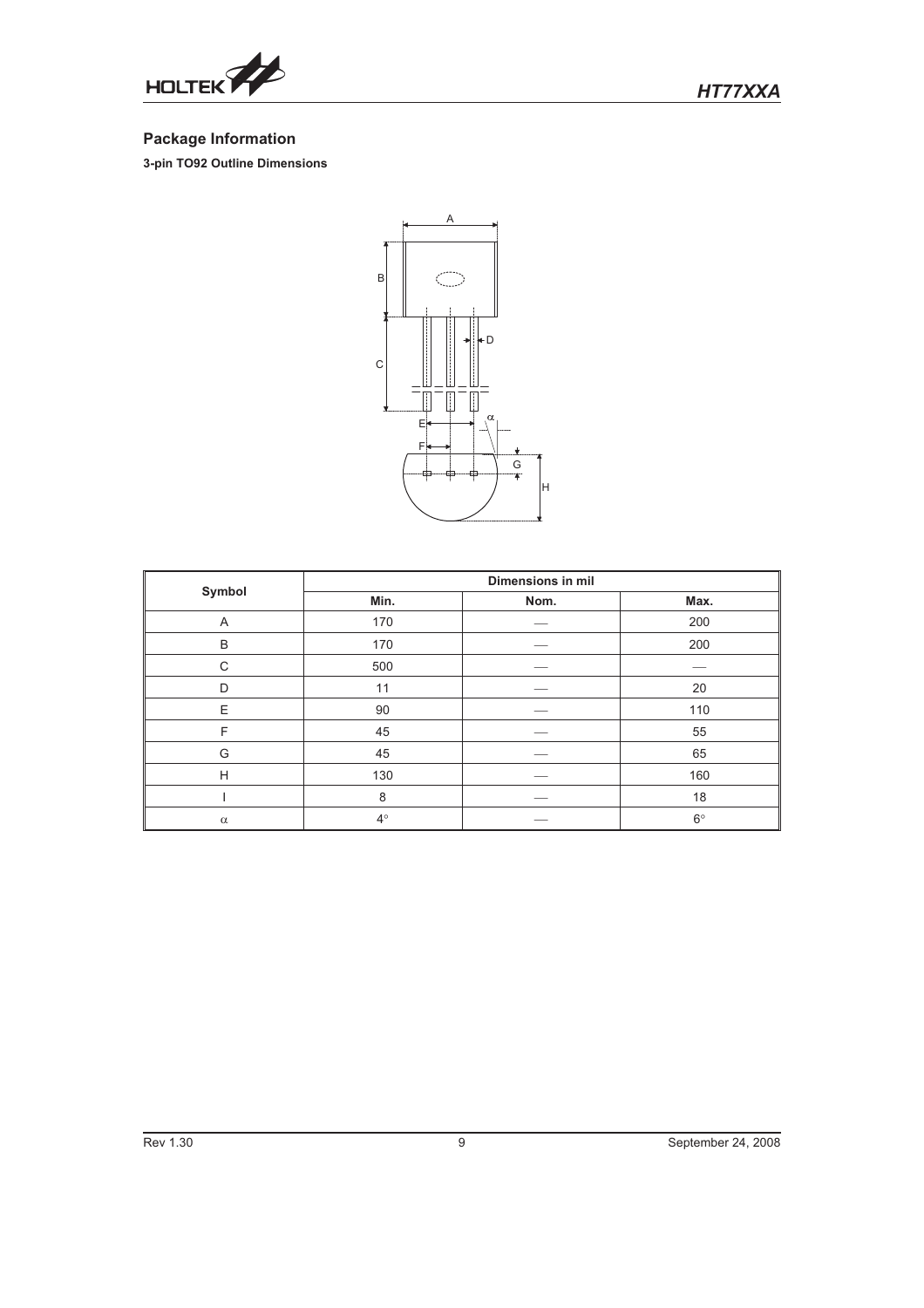

# **3-pin SOT89 Outline Dimensions**



|        | Dimensions in mil |      |      |  |
|--------|-------------------|------|------|--|
| Symbol | Min.              | Nom. | Max. |  |
| A      | 173               |      | 181  |  |
| B      | 59                |      | 72   |  |
| C      | 90                |      | 102  |  |
| D      | 35                |      | 47   |  |
| E      | 155               |      | 167  |  |
| F      | 14                |      | 19   |  |
| G      | 17                |      | 22   |  |
| H      |                   | 59   |      |  |
|        | 55                |      | 63   |  |
| J      | 14                |      | 17   |  |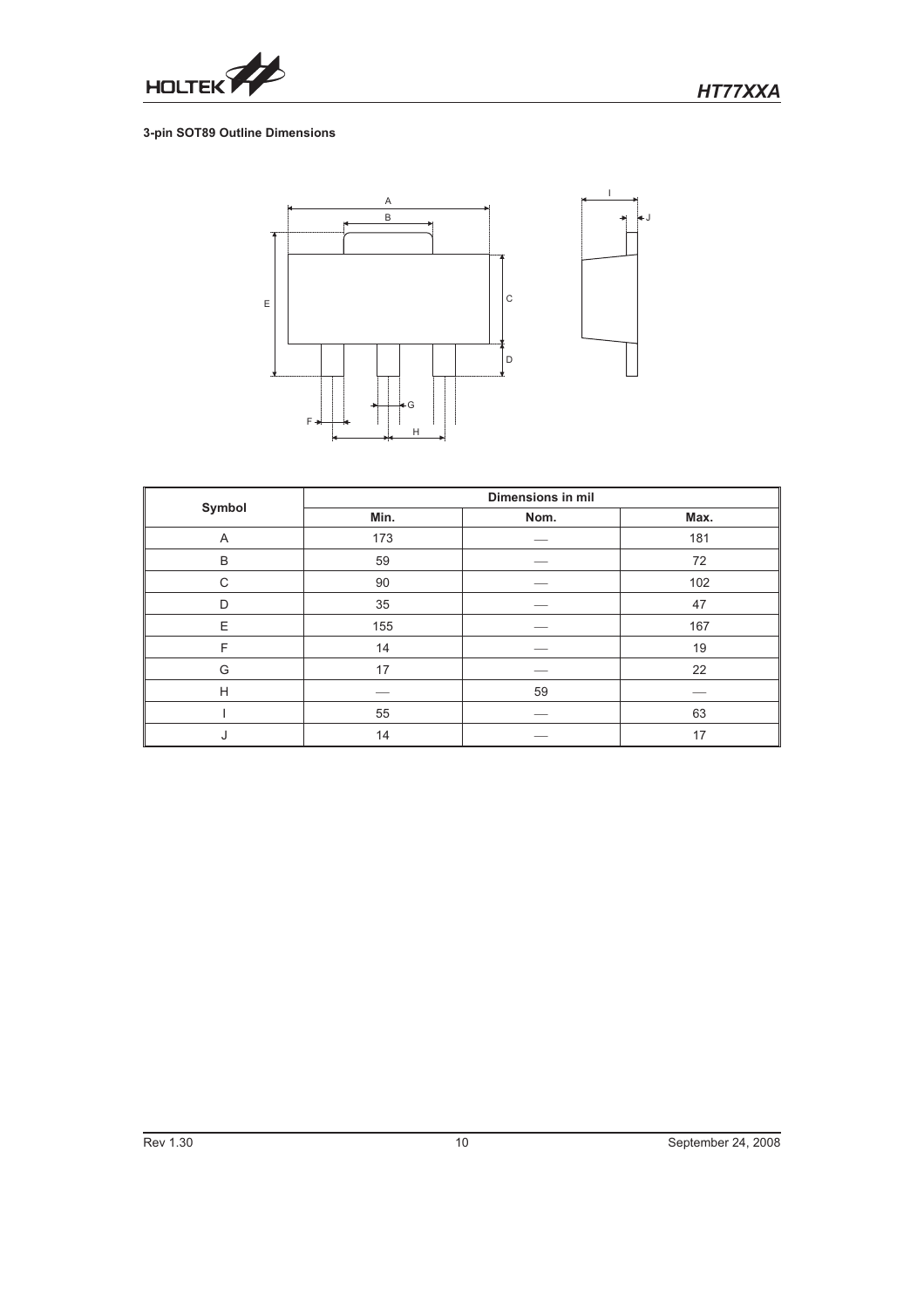

# **3-pin SOT23 Outline Dimensions**





|                | Dimensions in mm |      |             |  |
|----------------|------------------|------|-------------|--|
| Symbol         | Min.             | Nom. | Max.        |  |
| A              | 1.0              |      | 1.3         |  |
| A <sub>1</sub> |                  |      | 0.1         |  |
| A2             | 0.7              |      | 0.9         |  |
| b              | 0.35             |      | 0.50        |  |
| C              | 0.10             |      | 0.25        |  |
| D              | 2.7              |      | 3.1         |  |
| E              | 1.4              |      | 1.8         |  |
| ${\bf e}$      |                  | 1.9  |             |  |
| H              | 2.6              |      | 3.0         |  |
|                | 0.37             |      |             |  |
| $\theta$       | $1^{\circ}$      |      | $9^{\circ}$ |  |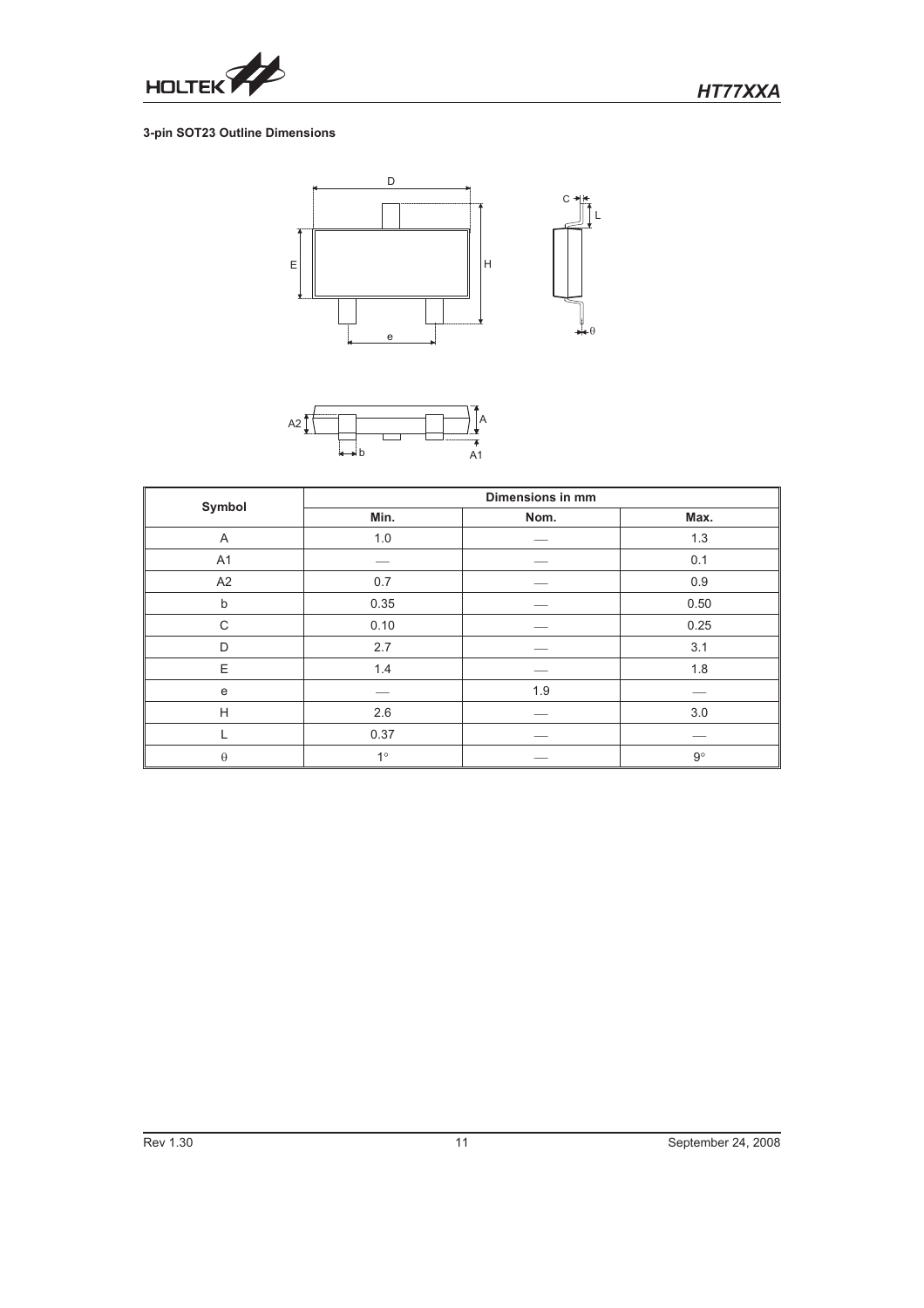

# **5-pin SOT23-5 Outline Dimensions**





|                | <b>Dimensions in mm</b> |      |             |  |
|----------------|-------------------------|------|-------------|--|
| Symbol         | Min.                    | Nom. | Max.        |  |
| A              | 1.0                     |      | 1.3         |  |
| A <sub>1</sub> |                         |      | 0.1         |  |
| A <sub>2</sub> | 0.7                     |      | 0.9         |  |
| b              | 0.35                    |      | 0.50        |  |
| C              | 0.10                    |      | 0.25        |  |
| D              | 2.7                     |      | 3.1         |  |
| E              | $1.4$                   |      | 1.8         |  |
| e              |                         | 1.90 |             |  |
| H              | 2.6                     |      | $3.0\,$     |  |
|                | 0.37                    |      |             |  |
| $\theta$       | $1^{\circ}$             |      | $9^{\circ}$ |  |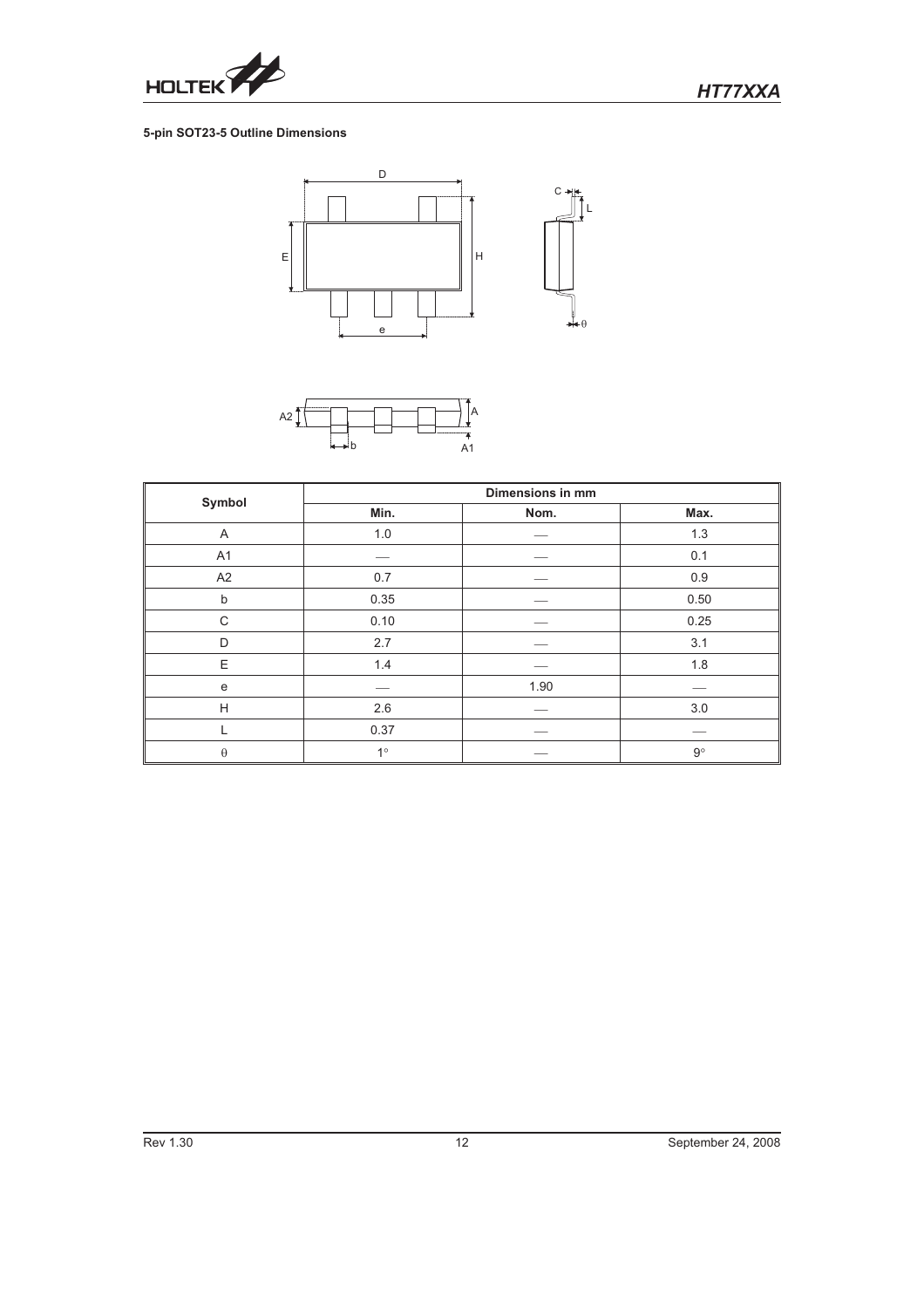

# **Product Tape and Reel Specifications**

**TO92 Reel Dimensions (Unit: mm)**







Package Up, Flat Side Down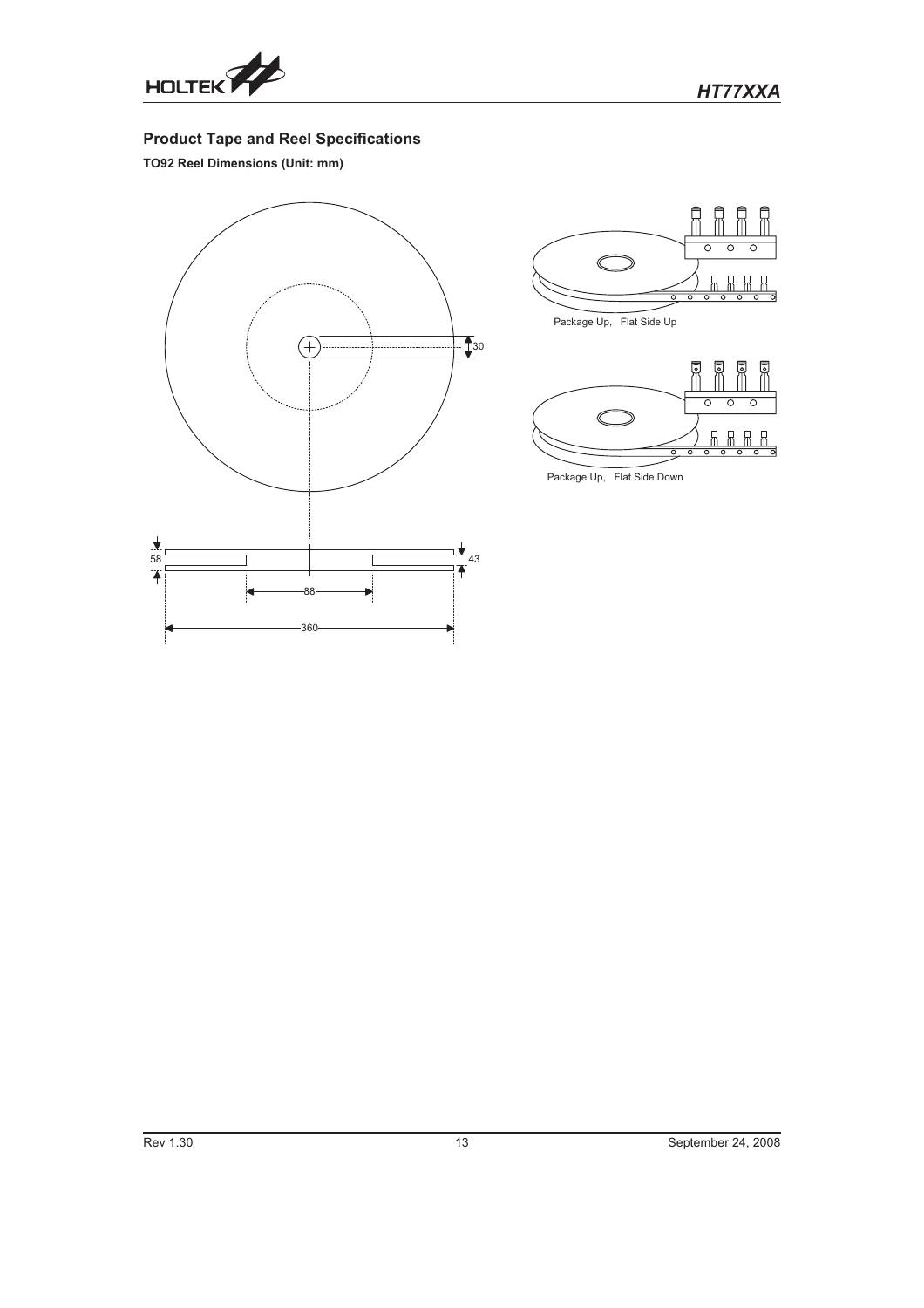

# **Reel Dimensions**



## SOT89

| Symbol | <b>Description</b>         | Dimensions in mm      |
|--------|----------------------------|-----------------------|
| A      | Reel Outer Diameter        | $180.0 + 1.0$         |
| B      | <b>Reel Inner Diameter</b> | $62.0 \pm 1.5$        |
| C      | Spindle Hole Diameter      | $12.75^{+0.15/-0.00}$ |
| D      | Key Slit Width             | $1.90 \pm 0.15$       |
| T1     | Space Between Flange       | $12.4^{+0.2/-0.0}$    |
| T2     | <b>Reel Thickness</b>      | $17.0^{+0.0/-0.4}$    |

# SOT23, SOT23-5

| Symbol         | <b>Description</b>         | Dimensions in mm            |
|----------------|----------------------------|-----------------------------|
| A              | <b>Reel Outer Diameter</b> | $178.0 \pm 1.0$             |
| B              | Reel Inner Diameter        | $62.0 + 1.0$                |
| C              | Spindle Hole Diameter      | $13.0 + 0.2$                |
| D              | Key Slit Width             | $2.50 \pm 0.25$             |
| T1             | Space Between Flange       | $8.4 + 1.5 - 0.0$           |
| T <sub>2</sub> | <b>Reel Thickness</b>      | $11.4$ <sup>+1.5/-0.0</sup> |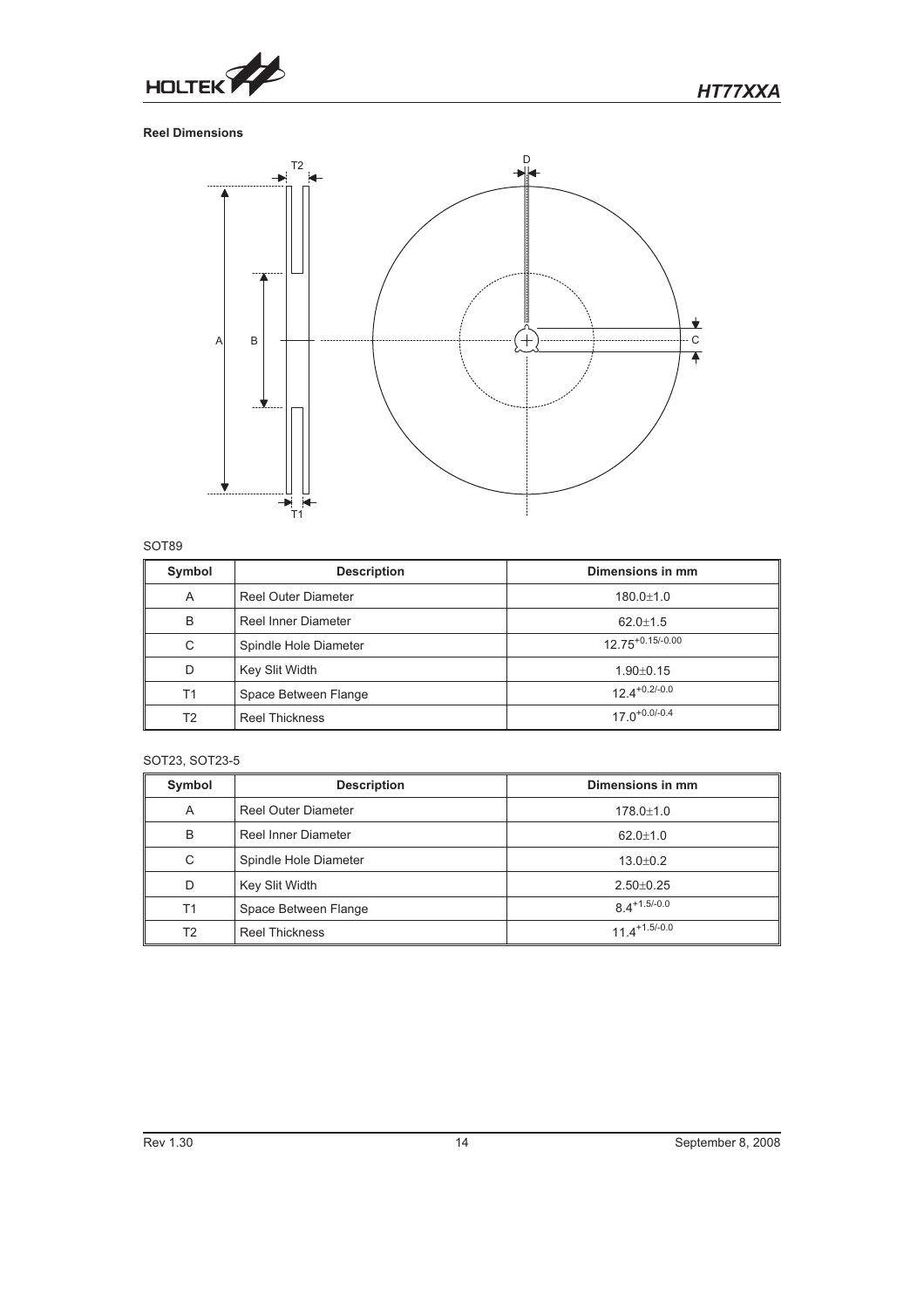

# **Carrier Tape Dimensions**



TO92

| Symbol         | <b>Description</b>                          | Dimensions in mm   |
|----------------|---------------------------------------------|--------------------|
| 11             | <b>Taped Lead Length</b>                    | (2.5)              |
| P              | <b>Component Pitch</b>                      | $12.7 \pm 1.0$     |
| $P_0$          | <b>Perforation Pitch</b>                    | $12.7 \pm 0.3$     |
| P <sub>2</sub> | Component to Perforation (Length Direction) | $6.35 \pm 0.40$    |
| F <sub>1</sub> | Lead Spread                                 | $2.5^{+0.4/-0.1}$  |
| F <sub>2</sub> | Lead Spread                                 | $2.5^{+0.4/-0.1}$  |
| $\Delta h$     | <b>Component Alignment</b>                  | $0.0 + 0.1$        |
| W              | Carrier Tape Width                          | $18.0^{+1.0/-0.5}$ |
| $W_0$          | Hold-down Tape Width                        | $6.0 + 0.5$        |
| $W_1$          | <b>Perforation Position</b>                 | $9.0 + 0.5$        |
| $W_2$          | Hold-down Tape Position                     | (0.5)              |
| $H_0$          | Lead Clinch Height                          | $16.0 + 0.5$       |
| $H_1$          | <b>Component Height</b>                     | Less than 24.7     |
| $D_0$          | <b>Perforation Diameter</b>                 | $4.0 + 0.2$        |
| t              | <b>Taped Lead Thickness</b>                 | $0.7 \pm 0.2$      |
| H              | Component Base Height                       | $19.0 \pm 0.5$     |

Note: Thickness less than  $0.38\pm0.05$ mm~0.5mm

P0 Accumulated pitch tolerance: ±1mm/20pitches.

( ) Bracketed figures are for reference only.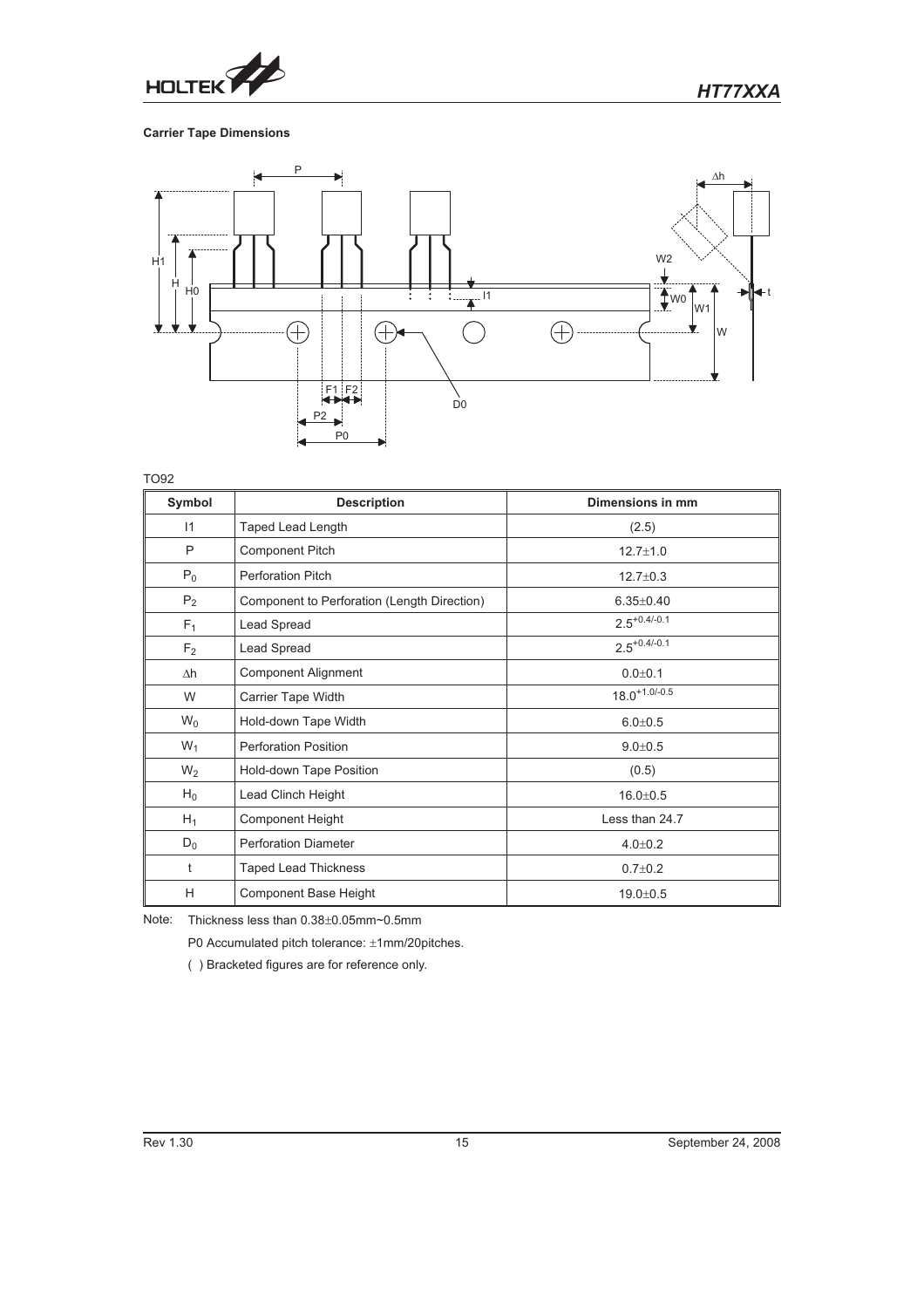

# **Carrier Tape Dimensions**



# SOT89

| Symbol         | <b>Description</b>                       | Dimensions in mm   |
|----------------|------------------------------------------|--------------------|
| W              | Carrier Tape Width                       | $12.0^{+0.3/-0.1}$ |
| P              | <b>Cavity Pitch</b>                      | $8.0 + 0.1$        |
| E              | <b>Perforation Position</b>              | $1.75 \pm 0.10$    |
| F              | Cavity to Perforation (Width Direction)  | $5.50 \pm 0.05$    |
| D              | <b>Perforation Diameter</b>              | $1.5^{+0.1/-0.0}$  |
| D <sub>1</sub> | <b>Cavity Hole Diameter</b>              | $1.5^{+0.1/-0.0}$  |
| P <sub>0</sub> | <b>Perforation Pitch</b>                 | $4.0 \pm 0.1$      |
| P <sub>1</sub> | Cavity to Perforation (Length Direction) | $2.0 \pm 0.1$      |
| A <sub>0</sub> | Cavity Length                            | $4.8 \pm 0.1$      |
| B <sub>0</sub> | Cavity Width                             | $4.5 \pm 0.1$      |
| K <sub>0</sub> | <b>Cavity Depth</b>                      | $1.8 + 0.1$        |
| t              | <b>Carrier Tape Thickness</b>            | $0.300 \pm 0.013$  |
| С              | Cover Tape Width                         | $9.3 \pm 0.1$      |

# SOT23, SOT23-5

| Symbol         | <b>Description</b>                       | Dimensions in mm  |
|----------------|------------------------------------------|-------------------|
| W              | <b>Carrier Tape Width</b>                | $8.0 + 0.3$       |
| P              | <b>Cavity Pitch</b>                      | $4.0 \pm 0.1$     |
| Ε              | <b>Perforation Position</b>              | $1.75 \pm 0.10$   |
| F              | Cavity to Perforation (Width Direction)  | $3.50 \pm 0.05$   |
| D              | <b>Perforation Diameter</b>              | $1.5^{+0.1/-0.0}$ |
| D <sub>1</sub> | <b>Cavity Hole Diameter</b>              | $1.5^{+0.1/-0.0}$ |
| P <sub>0</sub> | <b>Perforation Pitch</b>                 | $4.0 \pm 0.1$     |
| <b>P1</b>      | Cavity to Perforation (Length Direction) | $2.00 \pm 0.05$   |
| A0             | Cavity Length                            | $3.15 \pm 0.10$   |
| B <sub>0</sub> | Cavity Width                             | $3.2 \pm 0.1$     |
| K <sub>0</sub> | Cavity Depth                             | $1.4 \pm 0.1$     |
| t              | <b>Carrier Tape Thickness</b>            | $0.20 \pm 0.03$   |
| С              | Cover Tape Width                         | $5.3 \pm 0.1$     |